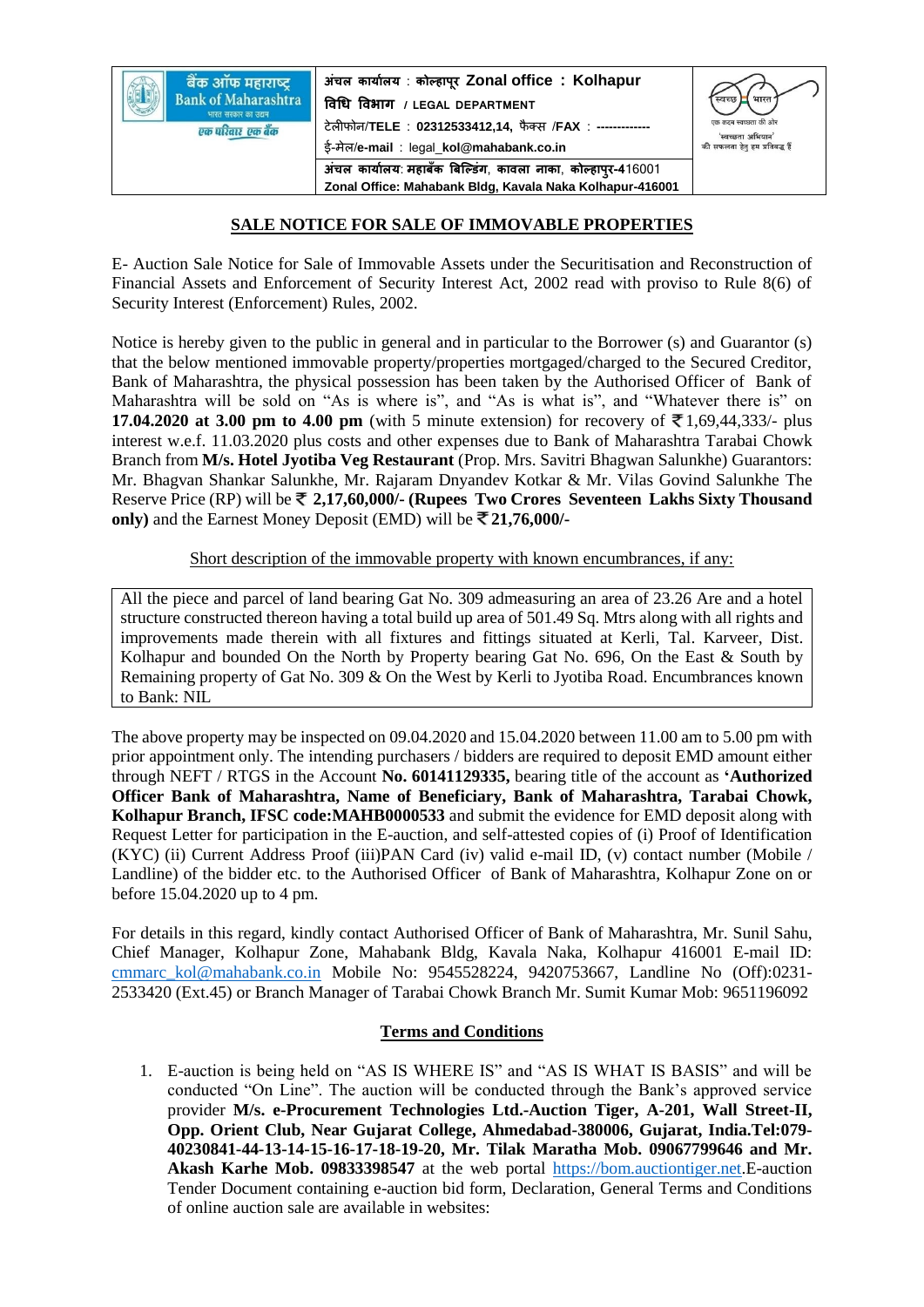- a. [https://bom.auctiontiger.net](https://bom.auctiontiger.net/)
- b. <http://www.bankofmaharashtra.in/>
- c. <http://tenders.gov.in/>
- d. https://bankofmaharashtra.in/propsale.asp
- 2. To the best of knowledge and information of the Authorised Officer, there are no encumbrances on the properties. However, the intending bidders should make their own independent inquiries regarding the encumbrances, title of properties put on auction and claims/ rights/ dues/ affecting the property, prior to submitting their bid. The e-auction advertisement does not constitute and will not be deemed to constitute any commitment or any representation of the Bank. The property is being sold with all the existing and future encumbrances whether known or unknown to the Bank. The Authorised Officer/ Secured creditor shall not be responsible in any way for any third party claims/ rights/ dues.
- 3. The intending purchasers/bidders are required to deposit EMD NEFT / RTGS Transfer in the Account No. 60141129335, Name of the A/c: Authorised Officer, Zonal Office, Kolhapur, Name of the Beneficiary: Bank of Maharashtra A/c.- PROPERTY LOT NO. & NAME OF THE BORROWER IFSC Code: MAHB0000533 or by way of demand draft drawn in favour of Bank of Maharashtra – PROPERTY LOT No. & NAME OF THE BORROWER on any Nationalized or scheduled Bank, payable at Kolhapur.
- 4. Bidders shall hold a valid email ID (e-mail ID is absolutely necessary for the intending Bidder) as all the relevant information and allotment of ID & password by **M/s. e-Procurement Technologies Ltd.-Auction Tiger** may be conveyed through e-mail.
- 5. The intending bidder should submit the evidence for EMD deposit like UTR number along with Request Letter for participation in the E-auction, self-attested copies of (i) proof of Identification (KYC) viz. Voter ID Card/ Driving License/ Passport etc., (ii) Current Address – proof for communication, (iii) PAN card of the bidder , (iv) valid e-mail ID, (v) contact number (Mobile/Landline) of the bidder etc., to the Authorised Officer of Bank of Maharashtra, Zonal Office, Kolhapur by 15.04.2020 up to 4 pm (IST). Scanned copies of the original of these documents can also be submitted to e-mail ID of the Authorised Officer.
- 6. Names of the Eligible Bidders will be identified by the Bank of Maharashtra, Kolhapur Zonal Office, Address: Mahabank Building, Kawala Naka, Kolhapur- 416001 to participate in onlineauction on the portal [https://bom.auctiontiger.net.](https://bom.auctiontiger.net/) **M/s. e-Procurement Technologies Ltd.- Auction Tiger** will provide User ID & Password after due verification of PAN of the Eligible Bidders.
- 7. It shall be the responsibility of the interested bidders to inspect and satisfy themselves about the property before submission of the bid. The measurement of properties are approximate and mentioned as per available records however bidders are requested to personally verify at site and also from the records of the Revenue Authorities prior to participating in auction.
- 8. The e-Auction /bidding of above properties would be conducted exactly on the scheduled Date & Time as mentioned against each property by way of inter-se bidding amongst the bidders. The bidders shall improve their offer in multiple of the amount mentioned under the column "Bid Increment Amount" against each property. In case bid is placed in the last 5 minutes of the closing time of the e-auction, the closing time will automatically get extended for 5 minutes. The bidder who submits the highest bid amount (not below the Reserve Price) on closure of eauction process shall be declared as Successful Bidder and a communication to that effect will be issued through electronic mode which shall be subject to approval by the Authorised Officer/Secured Creditor.
- 9. The Earnest Money Deposit (EMD) of the successful bidder shall be retained towards part sale consideration and the EMD of unsuccessful bidders shall be refunded. The Earnest Money Deposit shall not bear any interest. The successful bidder shall have to deposit 25% of the sale